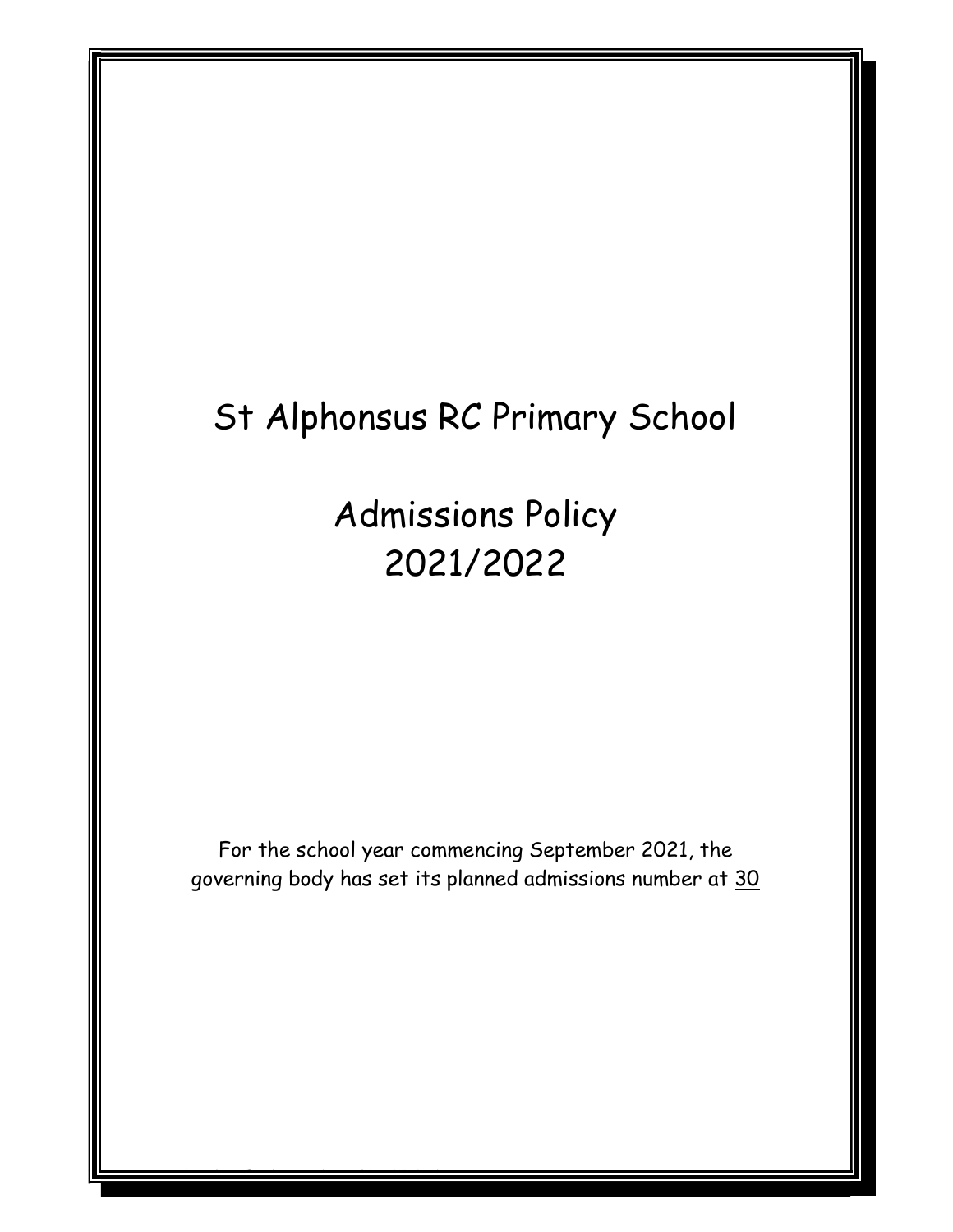## Admissions Policy

St Alphonsus RC Primary is a Roman Catholic School in the trusteeship of the Diocese of Salford. It is maintained by Trafford Local Authority and is a voluntary aided school. The Governing Board is the Admissions Authority and is responsible for taking all decisions on applications for admissions.

The school's role is to particip0ate in the mission of the Catholic Church by providing a curriculum, including Catholic religious education and worship, which will help children to grow in their understanding of the Good News and in the practice of their faith. The school will help the children develop fully as human beings and prepare them to undertake their responsibilities as Catholics in society. The school requires all parents applying for a place here to understand and respect this ethos and its importance to the school community. This does not affect the rights of parents who are not of the Catholic faith to apply for a place here.

Admission to the school will be determined by governing board and subject to the following set of criteria which will be used to form a priority order if there are more applications for admission than the school has places available.

- 1. All Baptised and non-baptised Looked After Children and previously Looked After Children.
- 2. Baptised Roman Catholic children who will have a brother or sister attending the school at the time of admission.
- 3. Other baptised Roman Catholic children who are resident in the parish of St Alphonsus.
- 4. Other Baptised Roman Catholic children.
- 5. Other children who have a brother/sister attending the school at the time of admission
- 6. All remaining applicants